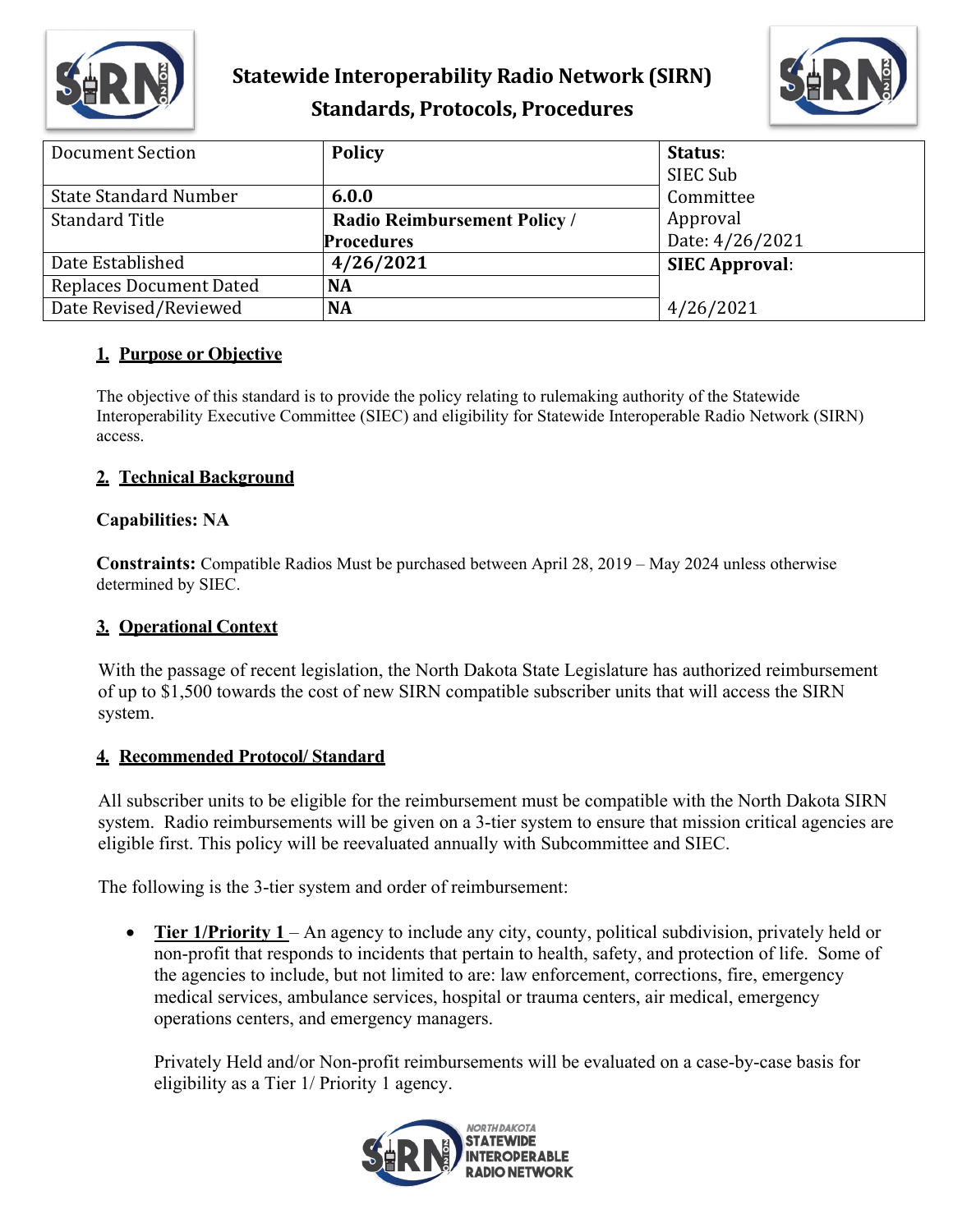



- **Tier 2/Priority 2** An agency to include any city, county, and political subdivision that deals with non-mission critical public services. Some of the agencies to include, but not limited to are: public works, highway/street departments, public health, city/county coroner's office.
- **Tier 3/Priority 3** An agency to include any city, county, political subdivision, and non-profit that deals with education, transportation, and parks and recreation and all other not listed in tiers 1 and 2.

Only **Tier 1/Priority 1** agencies requesting reimbursement will be eligible at this time. Once SIEC evaluates and determines all **Tier 1/ Priority 1** eligible reimbursements are nearing completion, **Tier 2 / Priority 2** can begin submitting reimbursements. Once **Tier 2 / Priority 2** eligible agencies are nearing completion, **Tier 3 / Priority 3** can begin submissions.

Regardless of purchase dates, estimated Timeline for reimbursements are as follows, unless SIEC adjusts the reimbursement periods:

**Tier 1 / Priority 1** – Reimbursement submissions preferred by January 2023 **Tier 2 / Priority 2** – Reimbursement submissions between February 2023 – January 2024 **Tier 3 / Priority 3** – Reimbursement submissions between December 2023 – May 2024

Agencies/Entities in Tier 2 or 3, please **do not** submit reimbursement requests at this time. The SIRN website will be updated when Tier 2 / Priority 2 and Tier 3 / Priority 3 agencies can begin submitting reimbursements.

### **5. Recommended Procedure**

To be eligible for the radio reimbursement, your agency must complete the SIRN Radio Reimbursement Questionnaire/Survey on the SIRN 20/20 website located at [https://www.nd.gov/itd/statewide](https://www.nd.gov/itd/statewide-alliances/siec/sirn-2020/policy/radio-reimbursement)[alliances/siec/sirn-2020/policy/radio-reimbursement.](https://www.nd.gov/itd/statewide-alliances/siec/sirn-2020/policy/radio-reimbursement) Radio(s) must be purchased between April 28, 2019 and May 31, 2024 unless otherwise determined by SIEC. Once the eligible agency purchases "qualified radios", your agency will need to complete the online form. You will need to provide proof of purchase with zero balance invoices, etc., to show the radio is paid in full. The following requirements need to be met when applying for the radio reimbursement:

- 1. Radio must be from the "Approved (GRANT-Eligible)" CAP "2017 Bulletin" list per ND SIRN Standard 2.1.0. It must be programed with all current SIRN standards pertaining to talkgroups, fleet mapping, radio alias, etc.
- 2. Must be 800MHz or Multiband (must include 800 MHz)
- 3. Per CJIS and ND Attorney General BCI memo, law enforcement must purchase an "Encrypted" radio,